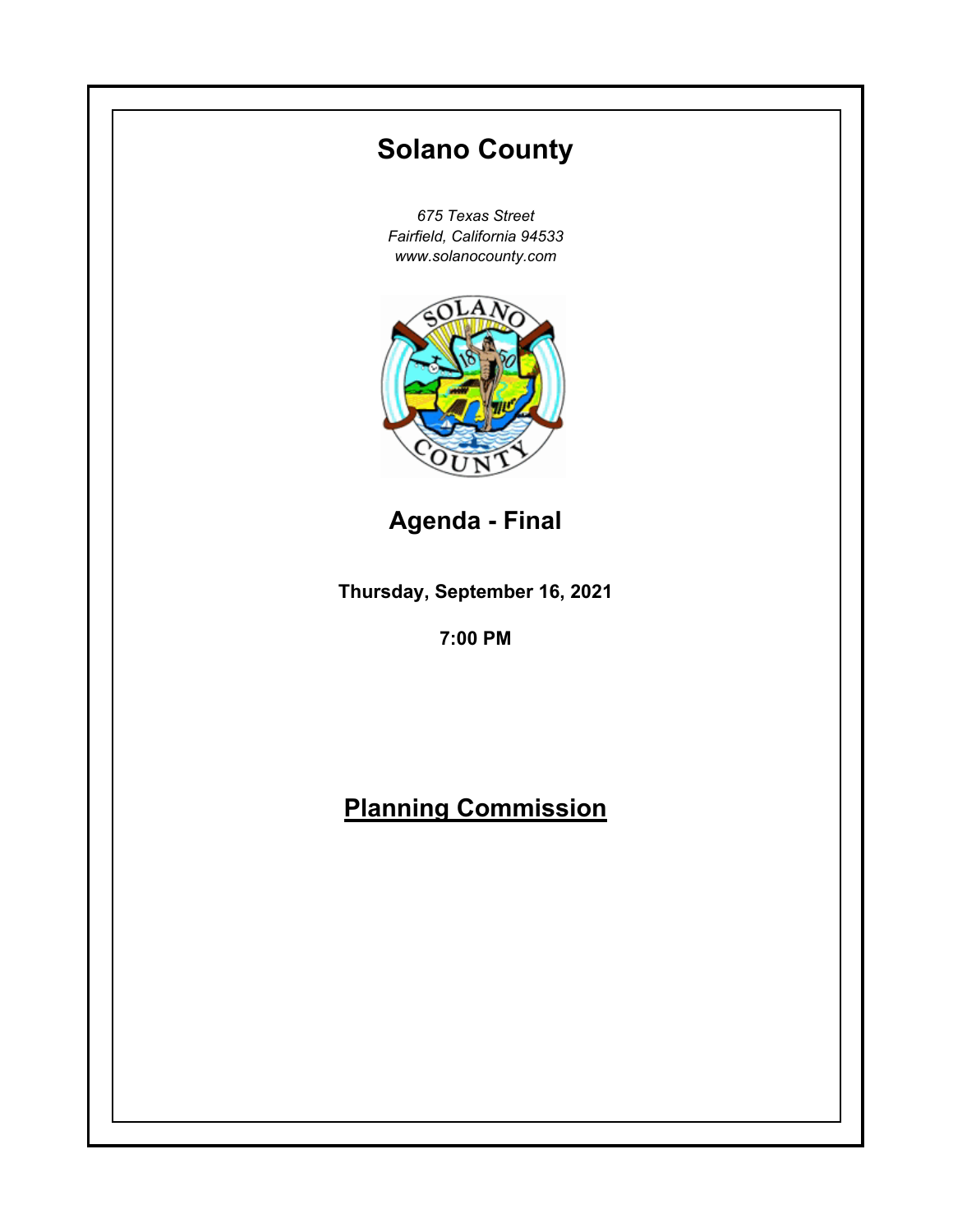Due to COVID-19 and to protect County staff and members of the public, the Board Chambers will be open with distancing measures provided. This precaution is being taken pursuant to the authority conferred by Governor Newsom's Executive Order N-29-20. All or some of the Commissioners will attend the meeting telephonically and participate in the meeting to the same extent as if they were present.

PUBLIC COMMENTS: To submit public comments, please see the options below.

## Email/Mail:

If you wish to address any item listed on the Agenda, or Closed Session by written comment, please submit comments in writing to the Planning Commission by U.S. Mail or by email to Planning@SolanoCounty.com. Written comments must be received no later than 11:00 a.m. on the day of the meeting.

## Phone:

To submit comments verbally from your phone, you may do so by dialing: 1-415-655-0001 and using Access Code 2454 267 4784 on your phone. Once entered in the meeting, you will be able to hear the meeting and will be called upon to speak during the public speaking period.

Any person wishing to review the application(s) and accompanying information may do so on the county website. All agendas and reports are located on the county website. Non-confidential materials related to an item on this Agenda submitted to the Commission after distribution of the agenda packet are available for public inspection during normal business hours and on our website at www.solanocounty.com under Departments, Resource Management, Boards and Commissions.

The County of Solano does not discriminate against persons with disabilities and is an accessible facility. If you wish to attend this meeting and you will require assistance in order to participate, please contact the Department of Resource Management at (707) 784-6765 at least 24 hours in advance of the event to make reasonable arrangements to ensure accessibility to this meeting.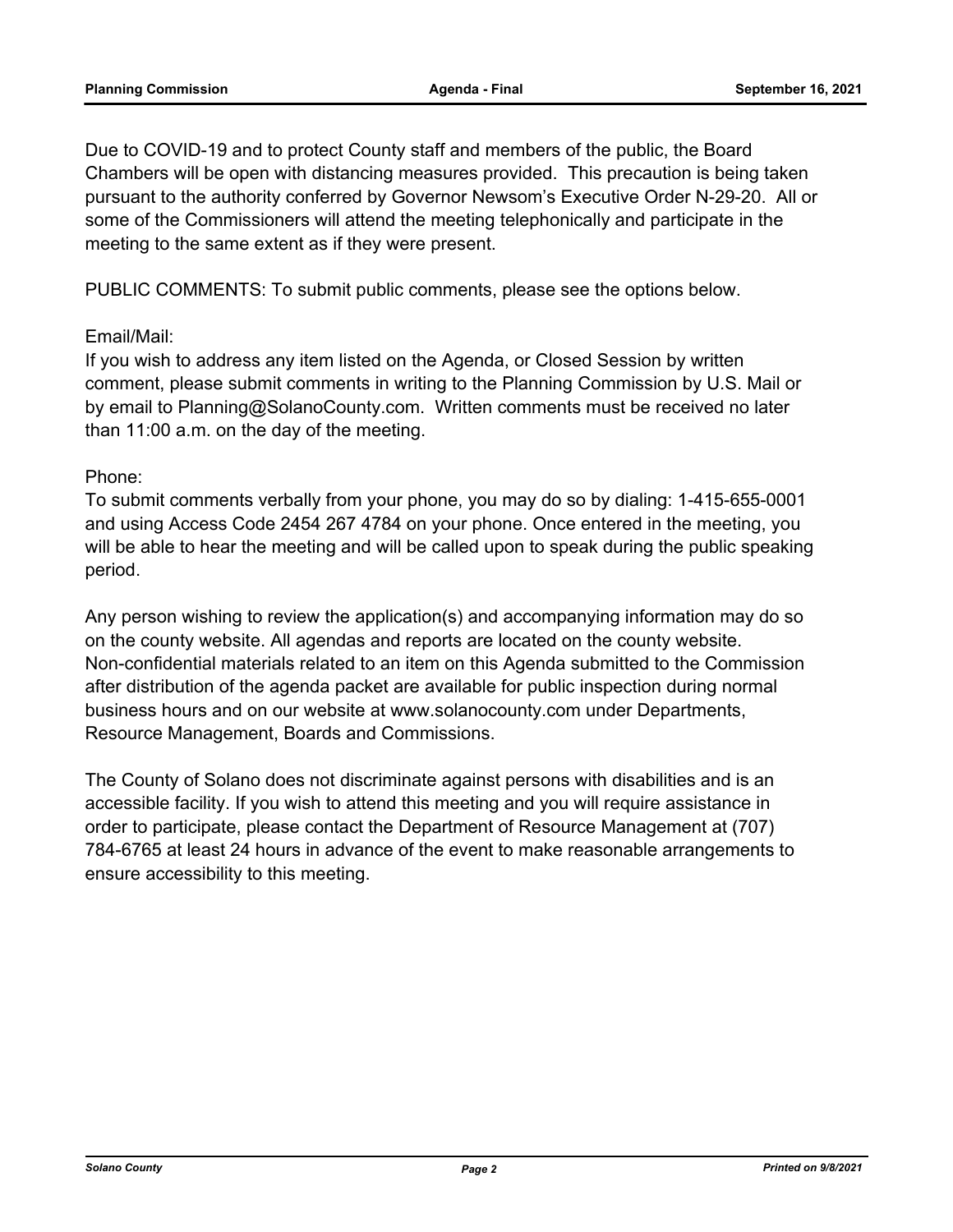# **AGENDA**

**CALL TO ORDER**

## **SALUTE TO THE FLAG**

**ROLL CALL**

### **APPROVAL OF AGENDA**

### **APPROVAL OF THE MINUTES OF AUGUST 19, 2021**

#### **[PC 21-017](http://solano.legistar.com/gateway.aspx?m=l&id=/matter.aspx?key=16232)**

*Attachments:* [Minutes of August 19, 2021](http://solano.legistar.com/gateway.aspx?M=F&ID=e4cb1623-04c4-4e7f-aaeb-e38ac05298a8.pdf)

### **ITEMS FROM THE PUBLIC:**

*This is your opportunity to address the Commission on a matter not heard on the Agenda, but it must be within the subject matter jurisdiction of the Commission. Please submit a Speaker Card to the clerk before the first speaker is called and limit your comments to five minutes. Items from the public will be taken under consideration without discussion by the Commission and may be referred to staff.*

# **REGULAR CALENDAR**

**[PC 21-018](http://solano.legistar.com/gateway.aspx?m=l&id=/matter.aspx?key=16233)** Conduct a noticed public hearing considering the Appeal by Lee Heyman, of the Solano County Resource Management Department, Code Compliance Division's issuance a Notice of Violation determining the property at 4376 Edinburg Court, 1.8 miles northwest of the City of Fairfield in the Rural Residential (RR-2.5) zoning district, APN 0147-182-120 is being used as a vacation house rental in violation of the County's zoning regulations, codified in Chapter 28 of the Solano County Code.

| <b>Attachments:</b> | Exhibit A. A-21-01 Draft Resolution BOS                                       |
|---------------------|-------------------------------------------------------------------------------|
|                     | Exhibit B. Notice Of Violation Appeal Letter 081321                           |
|                     | Exhibit C. Feb 18, 2021 - Staff Report Package                                |
|                     | Exhibit D. Feb 18, 2021 Planning Commission Minutes                           |
|                     | Exhibit E. April 27, 2021 BOS Meeting Minutes                                 |
|                     | Exhibit F. Adopted Ordinance 2021-1820U                                       |
|                     | Exhibit G. June 8, 2021 BOS Staff Report -Short Term Rental Urgency Interim C |
|                     | Exhibit H. Vacation House Rentals - Section 28.75.30                          |
|                     | Exhibit I. Solano Alliance Amended Articles Of Incorporation                  |
|                     | Exhibit J. Solano Alliance Articles Of Incorporation                          |
|                     | <b>Exhibit K. Solano Alliance Statement of Information</b>                    |